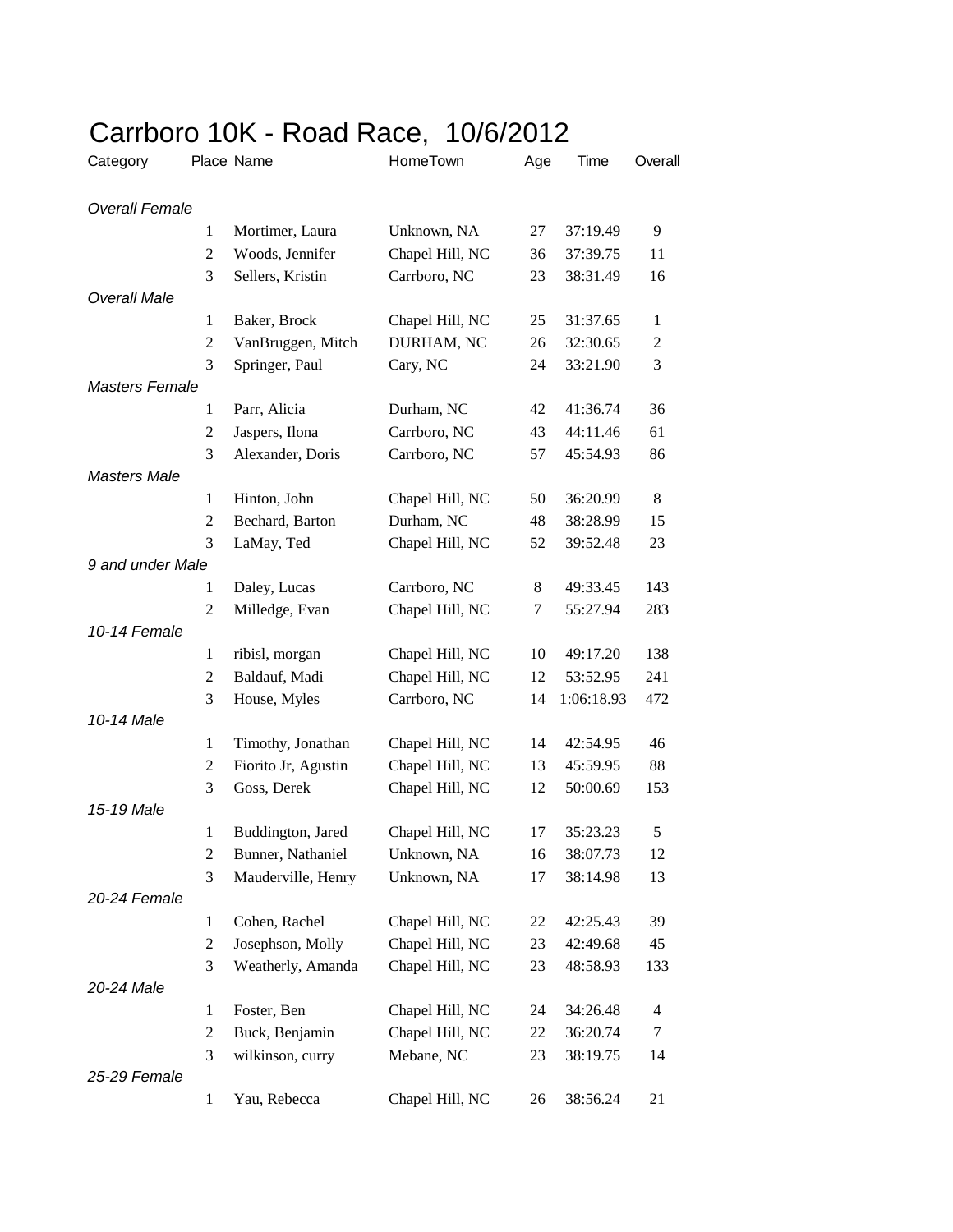|              | $\overline{c}$   | bordogna, rachel    | Durham, NC        | 27 | 40:56.98 | 28  |
|--------------|------------------|---------------------|-------------------|----|----------|-----|
|              | 3                | Mack, Katherine     | DURHAM, NC        | 26 | 41:34.98 | 34  |
| 25-29 Male   |                  |                     |                   |    |          |     |
|              | 1                | Mack, Christopher   | DURHAM, NC        | 26 | 37:32.48 | 10  |
|              | $\overline{c}$   | Timp, Kevin         | Chapel Hill, NC   | 29 | 38:33.23 | 17  |
|              | 3                | Giovanetti, Eli     | DURHAM, NC        | 25 | 38:44.74 | 20  |
| 30-34 Female |                  |                     |                   |    |          |     |
|              | $\mathbf{1}$     | Cunningham, Melissa | Carrboro, NC      | 33 | 44:31.94 | 66  |
|              | $\mathfrak 2$    | Hill, Jill Marie    | Chapel Hill, NC   | 33 | 44:33.96 | 67  |
|              | 3                | Treul, Sarah        | Chapel Hill, NC   | 31 | 45:42.45 | 82  |
| 30-34 Male   |                  |                     |                   |    |          |     |
|              | 1                | Saul, Bradley       | Chapel Hill, NC   | 34 | 36:17.74 | 6   |
|              | $\overline{c}$   | pedersen, colin     | Carrboro, NC      | 30 | 43:37.68 | 54  |
|              | 3                | Gershman, Andrew    | Fuquay-Varina, NC | 30 | 44:34.93 | 69  |
| 35-39 Female |                  |                     |                   |    |          |     |
|              | 1                | Singer, Amy         | Hillsborough, NC  | 35 | 43:45.93 | 57  |
|              | 2                | Bishop, Jessica     | Chapel Hill, NC   | 37 | 43:54.21 | 59  |
|              | 3                | Moody, Cary         | Carrboro, NC      | 37 | 46:10.18 | 91  |
| 35-39 Male   |                  |                     |                   |    |          |     |
|              | 1                | Francis, Paul       | Durham, NC        | 38 | 38:38.98 | 18  |
|              | $\mathbf{2}$     | Stafford, Dan       | Carrboro, NC      | 37 | 38:40.98 | 19  |
|              | 3                | Hendricks, Lewis    | Chapel Hill, NC   | 39 | 40:26.48 | 26  |
| 40-44 Female |                  |                     |                   |    |          |     |
|              | 1                | Lee, Jessica        | Chapel Hill, NC   | 42 | 47:16.43 | 109 |
|              | $\overline{c}$   | Shofer, Sharon      | Chapel Hill, NC   | 43 | 47:29.19 | 112 |
|              | 3                | Shubert, Tiffany    | Chapel Hill, NC   | 42 | 50:39.69 | 168 |
| 40-44 Male   |                  |                     |                   |    |          |     |
|              | 1                | Ferus, Matthew      | Hillsborough, NC  | 41 | 42:37.45 | 44  |
|              | $\overline{c}$   | Fisher, Jeff        | <b>GRAHAM, NC</b> | 41 | 44:05.93 | 60  |
|              | 3                | Solomon, Mark       | Durham, NC        | 43 | 44:29.96 | 64  |
| 45-49 Female |                  |                     |                   |    |          |     |
|              | $\mathbf{1}$     | gibson, jackie      | Chapel Hill, NC   | 48 | 48:59.93 | 134 |
|              | $\overline{c}$   | Clark, Anne         | Chapel Hill, NC   | 46 | 50:07.93 | 158 |
|              | 3                | Lewis, Sundae       | Cary, NC          | 45 | 50:38.19 | 167 |
| 45-49 Male   |                  |                     |                   |    |          |     |
|              | $\mathbf{1}$     | Sawyer, Simon       | Chapel Hill, NC   | 45 | 42:11.68 | 38  |
|              | $\overline{c}$   | Kaminski, David     | Carrboro, NC      | 48 | 42:34.19 | 43  |
|              | 3                | Bolon, Todd         | Chapel Hill, NC   | 46 | 43:49.43 | 58  |
| 50-54 Female |                  |                     |                   |    |          |     |
|              | $\mathbf{1}$     | Trumbull, Rebecca   | DURHAM, NC        | 52 | 49:59.43 | 152 |
|              | $\boldsymbol{2}$ | Holland, Holly      | Chapel Hill, NC   | 50 | 50:11.20 | 159 |
|              | 3                | Carey, Elizabeth    | Pittsboro, NC     | 50 | 50:27.96 | 165 |
| 50-54 Male   |                  |                     |                   |    |          |     |
|              | $\mathbf{1}$     | Burns, Chandler     | Chapel Hill, NC   | 51 | 42:33.44 | 42  |
|              | 2                | Pablo, Valencia     | Unknown, NA       | 53 | 42:57.19 | 47  |